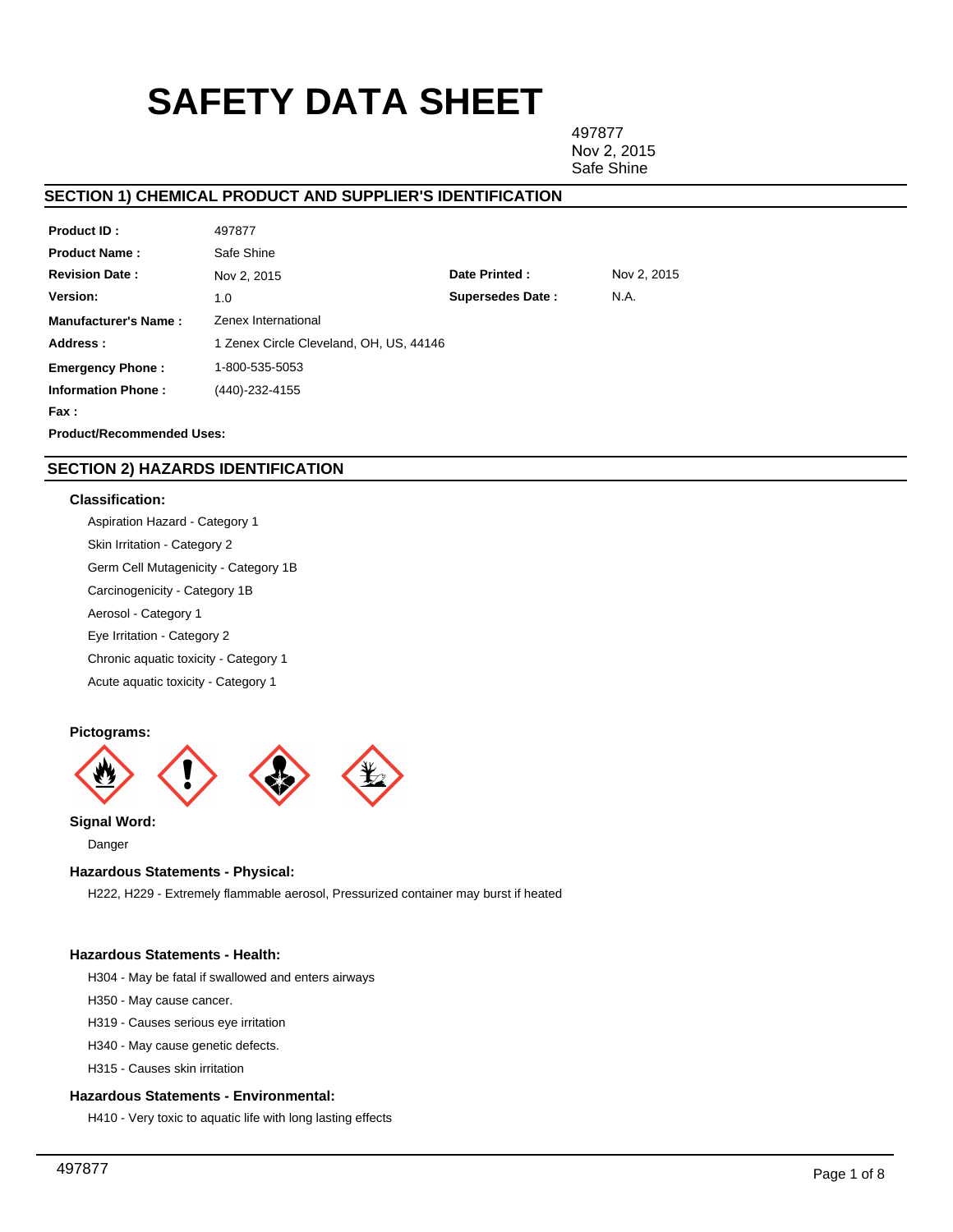### **Precautionary Statements - General:**

P101 - If medical advice is needed, have product container or label at hand.

P102 - Keep out of reach of children.

P103 - Read label before use.

### **Precautionary Statements - Prevention:**

- P273 Avoid release to the environment.
- P202 Do not handle until all safety precautions have been read and understood.
- P280 Wear protective gloves/protective clothing/eye protection/face protection.
- P211 Do not spray on an open flame or other ignition source.
- P251 Do not pierce or burn, even after use.
- P264 Wash thoroughly after handling.
- P210 Keep away from heat, hot surfaces, sparks, open flames and other ignition sources. No smoking.

### **Precautionary Statements - Response:**

P301 + P310 - IF SWALLOWED: Immediately call a POISON CENTER or doctor/physician.

P331 - Do NOT induce vomiting.

P305 + P351 + P338 - IF IN EYES: Rinse cautiously with water for several minutes. Remove contact lenses, if present and easy to do. Continue rinsing.

P337 + P313 - If eye irritation persists: Get medical advice/attention.

- P370 + P378 In case of fire: Use water fog, dry chemical or carbon dioxide to extinguish.
- P302 + P352 IF ON SKIN: Wash with plenty of soap and water.

P332 + P313 - If skin irritation occurs: Get medical advice/attention.

P362 + P364 - Take off contaminated clothing. And wash it before reuse.

### **Precautionary Statements - Storage:**

P405 - Store locked up.

- P410 Protect from sunlight.
- P412 Do not expose to temperatures exceeding 50°C/122°F.

P403 + P235 - Store in a well-ventilated place. Keep cool.

### **Precautionary Statements - Disposal:**

P501 - Dispose of contents and container in accordance with all local, regional, national and international regulations.

# **SECTION 3) COMPOSITION / INFORMATION ON INGREDIENTS**

| <b>CAS</b>   | <b>Chemical Name</b>                 | % by Weight     |
|--------------|--------------------------------------|-----------------|
| 0000106-97-8 | <b>BUTANE</b>                        | 22% - 39%       |
| 0000142-82-5 | N-HEPTANE                            | 15% - 26%       |
| 0000074-98-6 | <b>PROPANE</b>                       | $9\% - 19\%$    |
| 0064742-89-8 | ALIPHATIC, LIGHT HYDROCARBON SOLVENT | $0.5\%$ - 1.3%  |
| 0000108-87-2 | METHYL CYCLOHEXANE                   | $0.5\% - 1.3\%$ |
|              |                                      |                 |

# **SECTION 4) FIRST-AID MEASURES**

### **Inhalation:**

Remove source of exposure or move person to fresh air and keep comfortable for breathing.

If exposed/feel unwell/concerned: Call a POISON CENTER/doctor.

Eliminate all ignition sources if safe to do so.

### **Eye Contact:**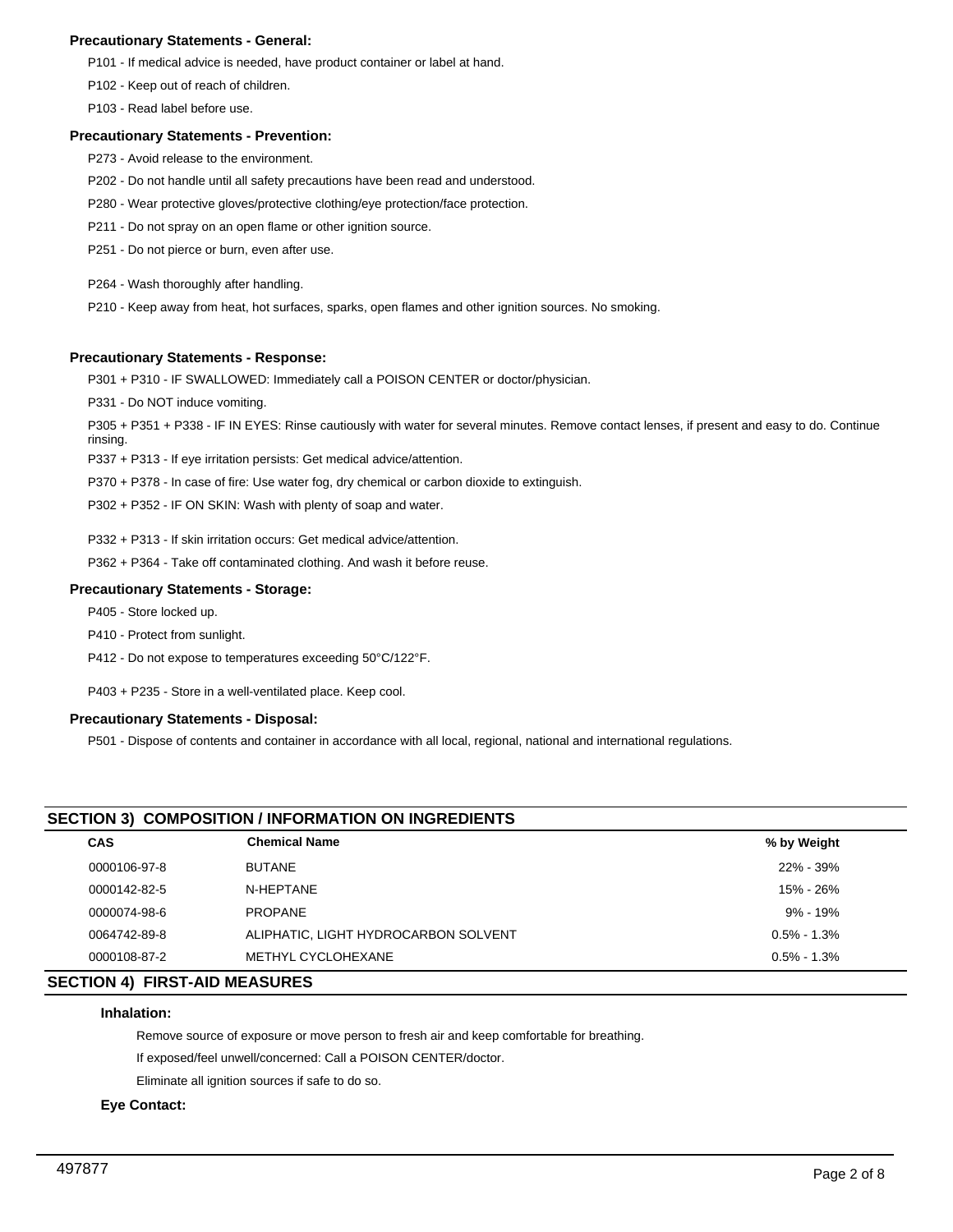Remove source of exposure or move person to fresh air. Rinse eyes cautiously with lukewarm, gently flowing water for several minutes, while holding the eyelids open. Remove contact lenses, if present and easy to do. Continue rinsing for a duration of 15-20 minutes. Take care not to rinse contaminated water into the unaffected eye or onto the face. If eye irritation persists: Get medical advice/attention.

### **Skin Contact:**

Take off immediately all contaminated clothing, shoes and leather goods (e.g. watchbands, belts). Gently blot or brush away excess product. Wash with plenty of lukewarm, gently flowing water for a duration of 15-20 minutes. Call a POISON CENTER/doctor if you feel unwell. Store contaminated clothing under water and wash before reuse or discard.

### **Ingestion:**

Rinse mouth. Do NOT induce vomiting. Immediately call a POISON CENTER/doctor. If vomiting occurs naturally, lie on your side, in the recovery position.

Never give anything by mouth to an unconscious or convulsing victim. Keep person warm and quiet.

### **SECTION 5) FIRE-FIGHTING MEASURES**

### **Suitable Extinguishing Media:**

Use water, fog, dry chemical, or carbon dioxide.

Carbon dioxide can displace oxygen. Use caution when applying carbon dioxide in confined spaces. Simultaneous use of foam and water on the same surface is to be avoided as water destroys the foam.

### **Unsuitable Extinguishing Media:**

Water may be ineffective but can be used to cool containers exposed to heat or flame.

#### **Specific Hazards in Case of Fire:**

Contents under pressure. Keep away from ignition sources and open flames. Exposure of containers to extreme heat and flames can cause them to rupture often with violent force.

Aerosol cans may rupture when heated.

Heated cans may burst.

In fire, will decompose to carbon dioxide, carbon monoxide

#### **Fire-Fighting Procedures:**

Isolate immediate hazard area and keep unauthorized personnel out. Stop spill/release if it can be done safely. Move undamaged containers from immediate hazard area if it can be done safely. Water spray may be useful in minimizing or dispersing vapors and to protect personnel.

Dispose of fire debris and contaminated extinguishing water in accordance with official regulations.

#### **Special Protective Actions:**

Wear protective pressure self-contained breathing apparatus (SCBA)and full turnout gear.

Care should always be exercised in dust/mist areas.

### **SECTION 6) ACCIDENTAL RELEASE MEASURES**

#### **Emergency Procedure:**

Flammable/combustible material.

ELIMINATE all ignition sources (no smoking, flares, sparks, or flames in immediate area). Stay upwind; keep out of low areas. Immediately turn off or isolate any source of ignition. Keep unnecessary people away; isolate hazard area and deny entry. Do not touch or walk through spilled material. Clean up immediately. Use absorbent sweeping compound to soak up material and put into suitable container for proper disposal.

#### **Recommended Equipment:**

Positive pressure, full-face piece self-contained breathing apparatus(SCBA), or positive pressure supplied air respirator with escape SCBA (NIOSH approved).

### **Personal Precautions:**

ELIMINATE all ignition sources (no smoking, flares, sparks, or flames in immediate area). Use explosion proof equipment. Avoid breathing vapor. Avoid contact with skin, eye or clothing. Do not touch damaged containers or spilled materials unless wearing appropriate protective clothing.

### **Environmental Precautions:**

Stop spill/release if it can be done safely. Prevent spilled material from entering sewers, storm drains, other unauthorized drainage systems and natural waterways by using sand, earth, or other appropriate barriers.

### **SECTION 7) HANDLING AND STORAGE**

#### **General:**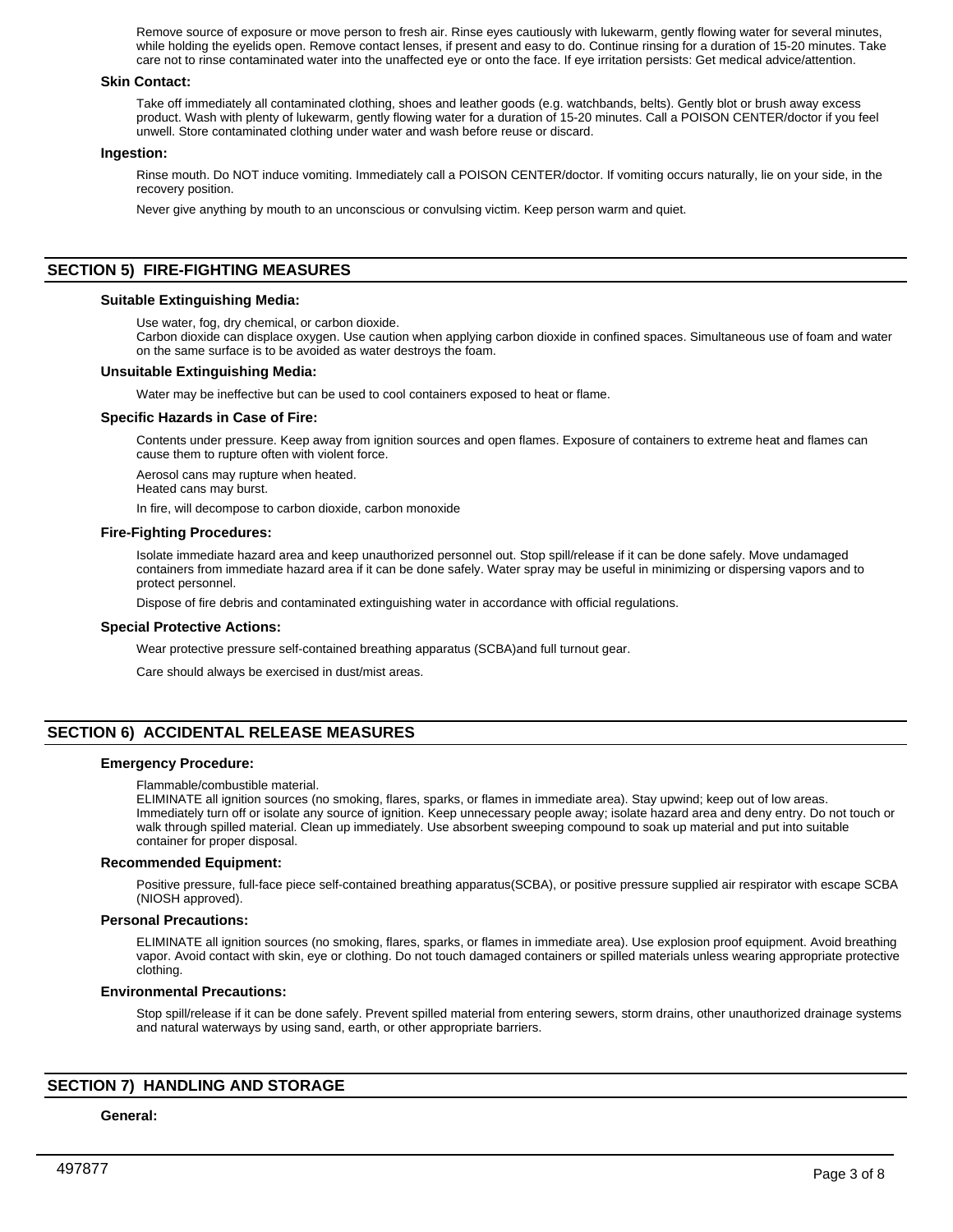For industrial and institutional use only. For use by trained personnel only. Keep away from children. Wash hands after use. Do not get in eyes, on skin or on clothing. Do not breathe vapors or mists. Use good personal hygiene practices. Eating, drinking and smoking in work areas is prohibited. Remove contaminated clothing and protective equipment before entering eating areas. Eyewash stations and showers should be available in areas where this material is used and stored.

### **Ventilation Requirements:**

Use only with adequate ventilation to control air contaminants to their exposure limits. The use of local ventilation is recommended to control emissions near the source.

### **Storage Room Requirements:**

Keep container(s) tightly closed and properly labeled. Store in cool, dry, well-ventilated areas away from heat, direct sunlight and incompatibilities. Store in approved containers and protect against physical damage. Keep containers securely sealed when not in use. Indoor storage should meet OSHA standards and appropriate fire codes. Containers that have been opened must be carefully resealed to prevent leakage. Empty container retain residue and may be dangerous.

Do not cut, drill, grind, weld, or perform similar operations on or near containers. Do not pressurize containers to empty them. Ground all structures, transfer containers and equipment to conform to the national electrical code. Use procedures that prevent static electrical sparks. Static electricity may accumulate and create a fire hazard.

Store at temperatures below 120°F.

# **SECTION 8) EXPOSURE CONTROLS, PERSONAL PROTECTION**

### **Eye Protection:**

Chemical goggles, safety glasses with side shields or vented/splash proof goggles. Contact lenses may absorb irritants. Particles may adhere to lenses and cause corneal damage.

### **Skin Protection:**

Wear gloves, long sleeved shirt, long pants and other protective clothing as required to minimize skin contact.

Use of gloves approved to relevant standards made from the following materials may provide suitable chemical protection: PVC, neoprene or nitrile rubber gloves. Suitability and durability of a glove is dependent on usage, e.g. frequency and duration of contact, chemical resistance of glove material, glove thickness, dexterity. Always seek advice from glove suppliers. Contaminated gloves should be replaced. Chemical-resistant clothing is recommended to avoid prolonged contact. Avoid unnecessary skin contact.

### **Respiratory Protection:**

If engineering controls do not maintain airborne concentrations to a level which is adequate to protect worker, a respiratory protection program that meets or is equivalent to OSHA 29 CFR 1910.134 and ANSI Z88.2 should be followed. Check with respiratory protective equipment suppliers. Where air-filtering respirators are suitable, select an appropriate combination of mask and filter. Select a filter suitable for combined particulate/organic gases and vapors.

When spraying more than one half can continuously or more than one can consecutively, use NIOSH approved respirator.

| <b>Chemical Name</b>                                     | <b>OSHA</b><br>TWA<br>(ppm) | <b>OSHA</b><br>TWA<br>(mg/m3) | <b>OSHA</b><br><b>STEL</b><br>(ppm) | <b>OSHA</b><br><b>STEL</b><br>(mg/m3) | OSHA-<br>Tables-<br>Z1,2,3 | <b>OSHA</b><br>Carcinogen | <b>OSHA</b><br><b>Skin</b><br>designation | <b>NIOSH</b><br>TWA<br>(ppm) | <b>NIOSH</b><br>TWA<br>(mg/m3) | <b>NIOSH</b><br><b>STEL</b><br>(ppm) | <b>NIOSH</b><br><b>STEL</b><br>(mg/m3) | <b>NIOSH</b><br>Carcinogen |
|----------------------------------------------------------|-----------------------------|-------------------------------|-------------------------------------|---------------------------------------|----------------------------|---------------------------|-------------------------------------------|------------------------------|--------------------------------|--------------------------------------|----------------------------------------|----------------------------|
| ALIPHATIC, LIGHT<br><b>HYDROCARBON</b><br><b>SOLVENT</b> | 500                         | 2000                          |                                     |                                       |                            |                           |                                           |                              |                                |                                      |                                        |                            |
| <b>BUTANE</b>                                            |                             |                               |                                     |                                       |                            |                           |                                           | 800                          | 1900                           |                                      |                                        |                            |
| <b>METHYL</b><br><b>CYCLOHEXANE</b>                      | 500                         | 2000                          |                                     |                                       |                            |                           |                                           | 400                          | 1600                           |                                      |                                        |                            |
| N-HEPTANE                                                | 500                         | 2000                          |                                     |                                       |                            |                           |                                           | 85                           | 350                            |                                      |                                        |                            |
| <b>PROPANE</b>                                           | 1000                        | 1800                          |                                     |                                       |                            |                           |                                           | 1000                         | 1800                           |                                      |                                        |                            |

| Chemical Name                                            | <b>ACGIH</b><br>TWA<br>(ppm) | <b>ACGIH</b><br>TWA<br>(mg/m3) | <b>ACGIH</b><br><b>STEL</b><br>(ppm) | ACGIH<br><b>STEL</b><br>(mg/m3) |
|----------------------------------------------------------|------------------------------|--------------------------------|--------------------------------------|---------------------------------|
| ALIPHATIC, LIGHT<br><b>HYDROCARBON</b><br><b>SOLVENT</b> |                              |                                |                                      |                                 |
| <b>BUTANE</b>                                            | 1000                         |                                |                                      |                                 |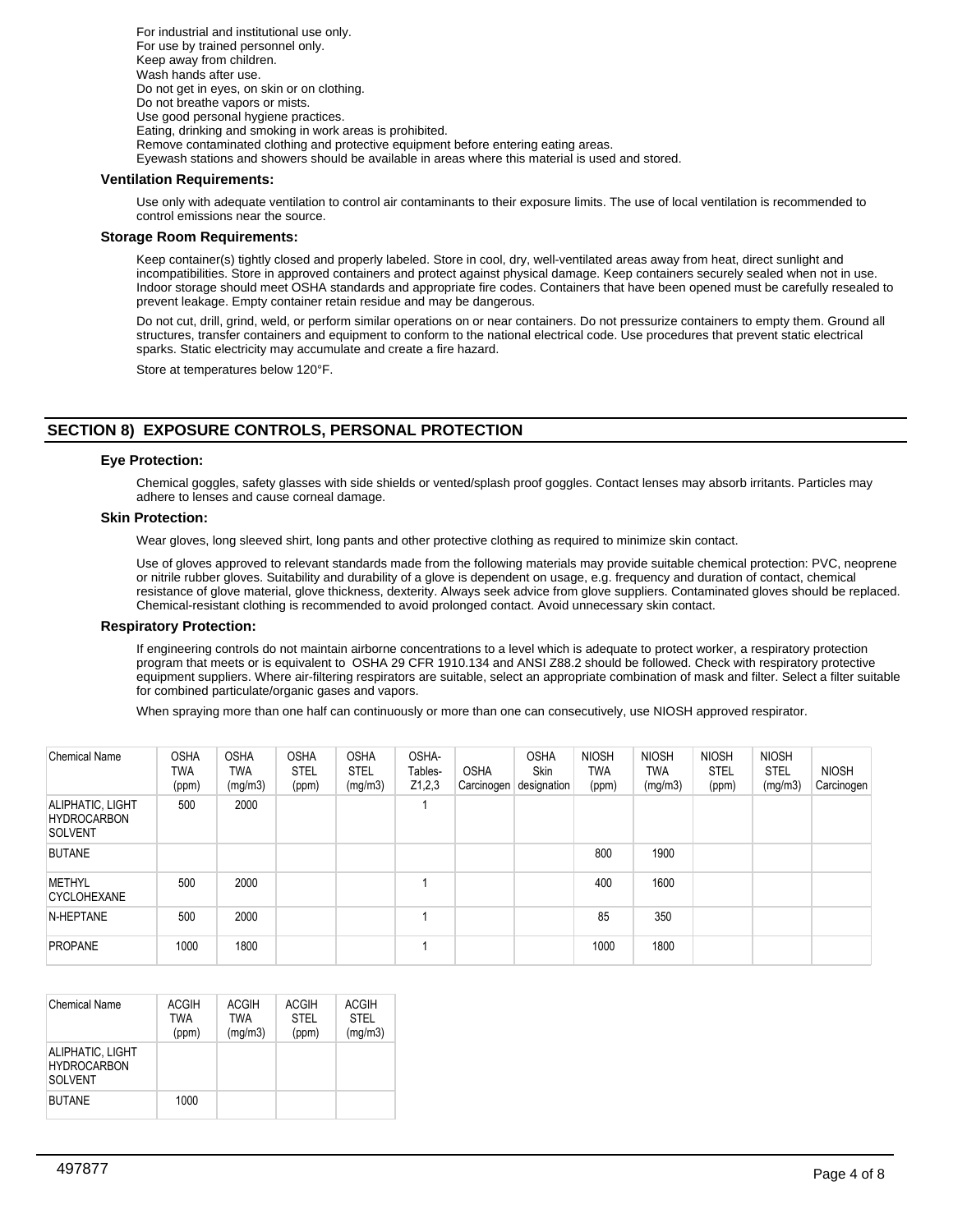| MFTHYI<br>CYCLOHEXANE | 400                                                | 1610 |     |      |
|-----------------------|----------------------------------------------------|------|-----|------|
| N-HEPTANE             | 400                                                | 1640 | 500 | 2050 |
| <b>PROPANE</b>        | See<br>Appendix<br>F: Minimal<br>Oxygen<br>Content |      |     |      |

# **SECTION 9) PHYSICAL AND CHEMICAL PROPERTIES**

# **Physical and Chemical Properties**

| Density                      | 5.59147 lb/gal         |
|------------------------------|------------------------|
| Density VOC                  | 4.19344 lb/gal         |
| % VOC                        | 74.99717%              |
| <b>VOC Actual</b>            | 4.19344 lb/gal         |
| <b>VOC Actual</b>            | 502.50001 g/l          |
| <b>VOC Regulatory</b>        | 4.19344 lb/gal         |
| <b>VOC Regulatory</b>        | 502.50000 g/l          |
| Appearance                   | N.A.                   |
| <b>Odor Threshold</b>        | N.A.                   |
| <b>Odor Description</b>      | N.A.                   |
| pH                           | N.A.                   |
| <b>Water Solubility</b>      | N.A.                   |
| Flammability                 | Flashpoint below 73 °F |
| Flash Point Symbol           | N.A.                   |
| <b>Flash Point</b>           | N.A.                   |
| Viscosity                    | N.A.                   |
| Lower Explosion Level        | N.A.                   |
| <b>Upper Explosion Level</b> | N.A.                   |
| <b>Melting Point</b>         | N.A.                   |
| Vapor Density                | Slower than ether      |
| <b>Freezing Point</b>        | N.A.                   |
| Low Boiling Point            | N.A.                   |
| <b>High Boiling Point</b>    | N.A.                   |
| Decomposition Pt             | N.A.                   |
| Auto Ignition Temp           | N.A.                   |
| <b>Evaporation Rate</b>      | Slower than ether      |
|                              |                        |

# **SECTION 10) STABILITY AND REACTIVITY**

# **Stability:**

Stable.

# **Conditions to Avoid:**

High temperatures.

# **Incompatible Materials:**

None known.

# **Hazardous Reactions/Polymerization:**

Will not occur.

# **Hazardous Decomposition Products:**

In fire, will decompose to carbon dioxide, carbon monoxide.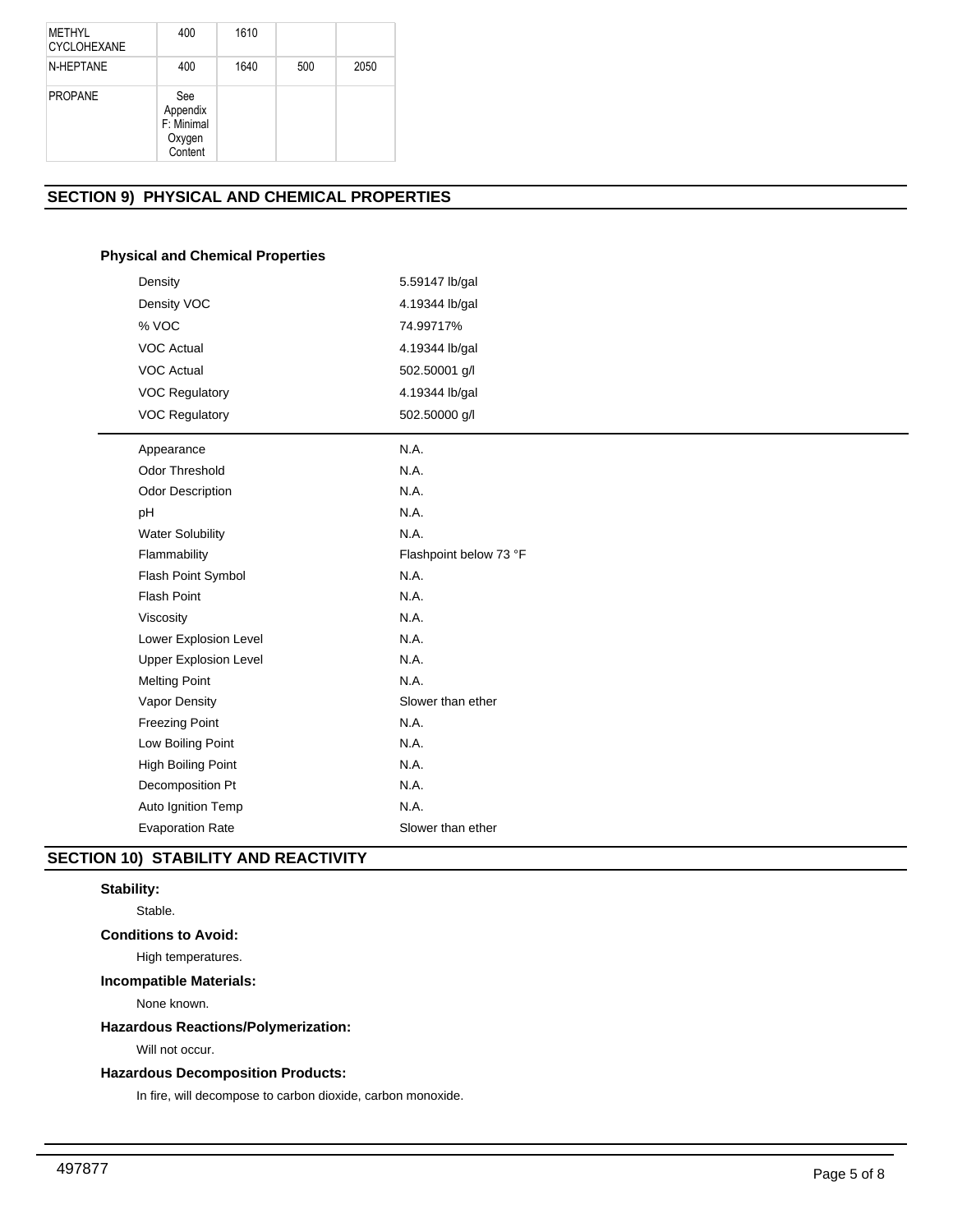### **Skin Corrosion/Irritation:**

Overexposure will cause defatting of skin.

Causes skin irritation

### **Serious Eye Damage/Irritation:**

Overexposure will cause redness and burning sensation.

Causes serious eye irritation

### **Carcinogenicity:**

May cause cancer.

# **Germ Cell Mutagenicity:**

May cause genetic defects.

### **Reproductive Toxicity:**

No data available

### **Respiratory/Skin Sensitization:**

No data available

### **Specific Target Organ Toxicity - Single Exposure:**

No data available

### **Specific Target Organ Toxicity - Repeated Exposure:**

No data available

### **Aspiration Hazard:**

May be fatal if swallowed and enters airways

### **Acute Toxicity:**

Inhalation: effect of overexposure include irritation of respiratory tract, headache, dizziness, nausea, and loss of coordination. Extreme overexposure may result in unconsciousness and possibly death.

### 0000142-82-5 N-HEPTANE

LC50 (rat): approximately 25000 ppm (4-hour exposure); cited as 103 g/m3 (4-hour exposure) (6)

LD50 (oral, rat): Greater than 15000 mg/kg (4)

### 0000106-97-8 BUTANE

LC50 (mouse): 202000 ppm (481000 mg/m3) (4-hour exposure); cited as 680 mg/L (2-hour exposure) (9) LC50 (rat): 276000 ppm (658000 mg/m3) (4-hour exposure); cited as 658 mg/L (4- hour exposure) (9)

### 0000108-87-2 METHYL CYCLOHEXANE

LC50 (mouse): 41500 mg/m3 (10400 ppm) (2-hour) (6)

LD50 (mouse, oral): 2250 mg/kg (6)

LD50 (rabbit, dermal): Greater than 86.7 g/kg (3).

### **Potential Health Effects - Miscellaneous**

### 0000142-82-5 N-HEPTANE

Increased susceptibility to the effects of this material may be observed in people with preexisting disease of any of the following: central nervous system, respiratory system, skin. May cause central nervous system effects such as dizziness, headache, nausea, and loss of consciousness. Laboratory studies with rats have shown that petroleum distillates can cause kidney damage and kidney or liver tumors. These effects were not seen in similar studies with guinea pigs, dogs, or monkeys. Several studies evaluating petroleum workers have not shown a significant increase of kidney damage or an increase in kidney or liver tumors. Aspiration may occur during swallowing or vomiting, resulting in lung damage.

### 0064742-89-8 ALIPHATIC, LIGHT HYDROCARBON SOLVENT

Laboratory studies with rats have shown that petroleum distillates can cause kidney damage and kidney or liver tumors. These effects were not seen in similar studies with guinea pigs, dogs, or monkeys. Several studies evaluating petroleum workers have not shown a significant increase of kidney damage or an increase in kidney or liver tumors.

### **SECTION 12) ECOLOGICAL INFORMATION**

# **Toxicity:**

Very toxic to aquatic life with long lasting effects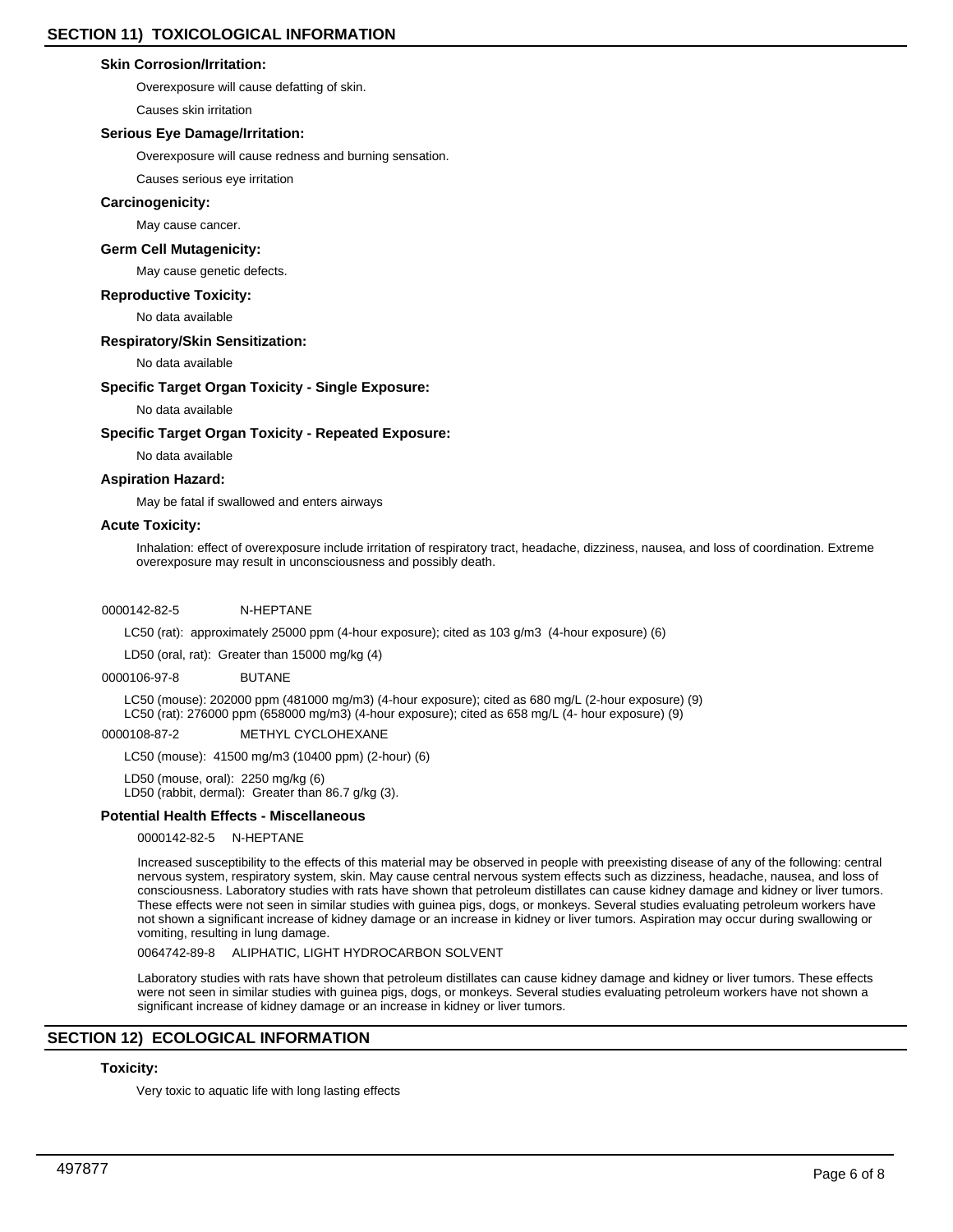### **Persistence and Degradability:**

No data available.

### **Bio-Accumulative Potential:**

No data available.

### **Mobility in Soil:**

No data available.

### **Other Adverse Effects:**

No data available.

# **SECTION 13) DISPOSAL CONSIDERATIONS**

### **Water Disposal:**

Under RCRA, it is the responsibility of the user of the product, to determine a the time of disposal whether the product meets RCRA criteria for hazardous waste. Waste management should be in full compliance with federal, state, and local laws.

Empty containers retain product residue which may exhibit hazards of material, therefore do not pressurize, cut, glaze, weld or use for any other purposes. Return drums to reclamation centers for proper cleaning and reuse.

# **SECTION 14) TRANSPORT INFORMATION**

### **U.S. DOT Information:**

Consumer Commodity, ORM-D

### **IMDG Information:**

Consumer Commodity, ORM-D

### **IATA Information:**

Consumer Commodity, ORM-D

# **SECTION 15) REGULATORY INFORMATION**

| CAS          | Chemical Name                                            | % By Weight | <b>Regulation List</b>                     |
|--------------|----------------------------------------------------------|-------------|--------------------------------------------|
| 0000074-98-6 | <b>PROPANE</b>                                           |             | 9% - 19% SARA312, VOC, TSCA, ACGIH, OSHA   |
| 0000106-97-8 | <b>BUTANE</b>                                            |             | 22% - 39% SARA312, VOC TSCA, ACGIH         |
| 0000108-87-2 | <b>METHYL CYCLOHEXANE</b>                                |             | 0.5% - 1.3% SARA312, VOC TSCA, ACGIH, OSHA |
| 0000142-82-5 | N-HEPTANE                                                |             | 15% - 26% SARA312, VOC TSCA, ACGIH, OSHA   |
| 0064742-89-8 | ALIPHATIC, LIGHT<br><b>HYDROCARBON</b><br><b>SOLVENT</b> |             | 0.5% - 1.3% SARA312, VOC TSCA, OSHA        |
|              |                                                          |             |                                            |

### **SECTION 16) OTHER INFORMATION**

### **Glossary:**

\* There are points of differences between OSHA GHS and UN GHS. In 90% of the categories, they can be used interchangeably, but for the Skin Corrosion/Irritant Category and the Specific Target Organ Toxicity (Single and Repeated Exposure) Categories. In these cases, our system will say UN GHS.

ACGIH- American Conference of Governmental Industrial Hygienists; ANSI- American National Standards Institute; Canadian TDG-Canadian Transportation of Dangerous Goods; CAS- Chemical Abstract Service; Chemtrec- Chemical Transportation Emergency Center (US); CHIP- Chemical Hazard Information and Packaging; DSL- Domestic Substances List; EC- Equivalent Concentration; EH40 (UK)- HSE Guidance Note EH40 Occupational Exposure Limits; EPCRA- Emergency Planning and Community Right-To-Know Act; ESL- Effects screening levels; HMIS- Hazardous Material Information Service; LC- Lethal Concentration; LD- Lethal Dose; NFPA- National Fire Protection Association; OEL- Occupational Exposure Limits; OSHA- Occupational Safety and Health Administration, US Department of Labor; PEL- Permissible Exposure Limit; SARA (Title III)- Superfund Amendments and Reauthorization Act; SARA 313- Superfund Amendments and Reauthorization Act, Section 313; SCBA- Self-Contained Breathing Apparatus; STEL- Short Term Exposure Limit; TCEQ - Texas Commission on Environmental Quality; TLV- Threshold Limit Value; TSCA- Toxic Substances Control Act Public Law 94-469; TWA

- Time Weighted Value; US DOT- US Department of Transportation; WHMIS- Workplace Hazardous Materials Information System.